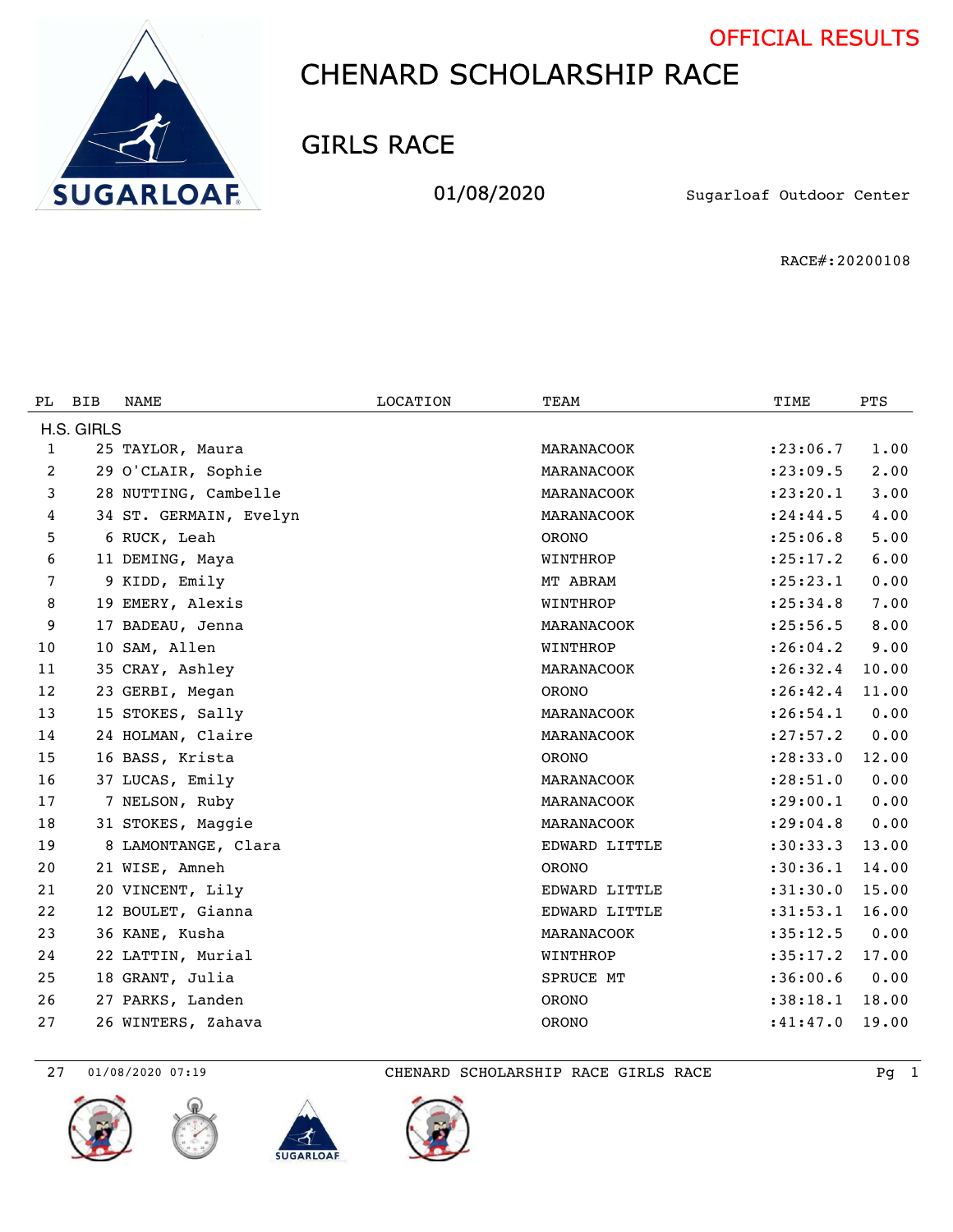| PL         | BIB           | NAME                   | LOCATION | TEAM         | TIME                        | <b>PTS</b> |  |  |
|------------|---------------|------------------------|----------|--------------|-----------------------------|------------|--|--|
| H.S. GIRLS |               |                        |          |              |                             |            |  |  |
| 28         |               | 32 JAKSA, Bekah        |          | <b>ORONO</b> | : 44:50.0                   | 0.00       |  |  |
| 29         |               | 13 PATTERSON, Cheyanne |          | SPRUCE MT    | :47:48.2                    | 0.00       |  |  |
|            | 29            |                        |          |              |                             |            |  |  |
|            | Did Not Start |                        |          |              |                             |            |  |  |
|            |               | 14 MACKAY, Alice       |          | MT ABRAM     | : 0.0<br>$\mathbf{r}$       | 0.00       |  |  |
|            |               | 30 MOEYKENS, Caitlin   |          | <b>ORONO</b> | $\cdot$ 0.0<br>$\mathbf{r}$ | 0.00       |  |  |
|            |               | 33 HERESEY, Jillian    |          | <b>ORONO</b> | $\cdot$ 0.0<br>$\mathbf{r}$ | 0.00       |  |  |
|            |               |                        |          |              |                             |            |  |  |







01/08/2020 07:19 CHENARD SCHOLARSHIP RACE GIRLS RACE Pg 2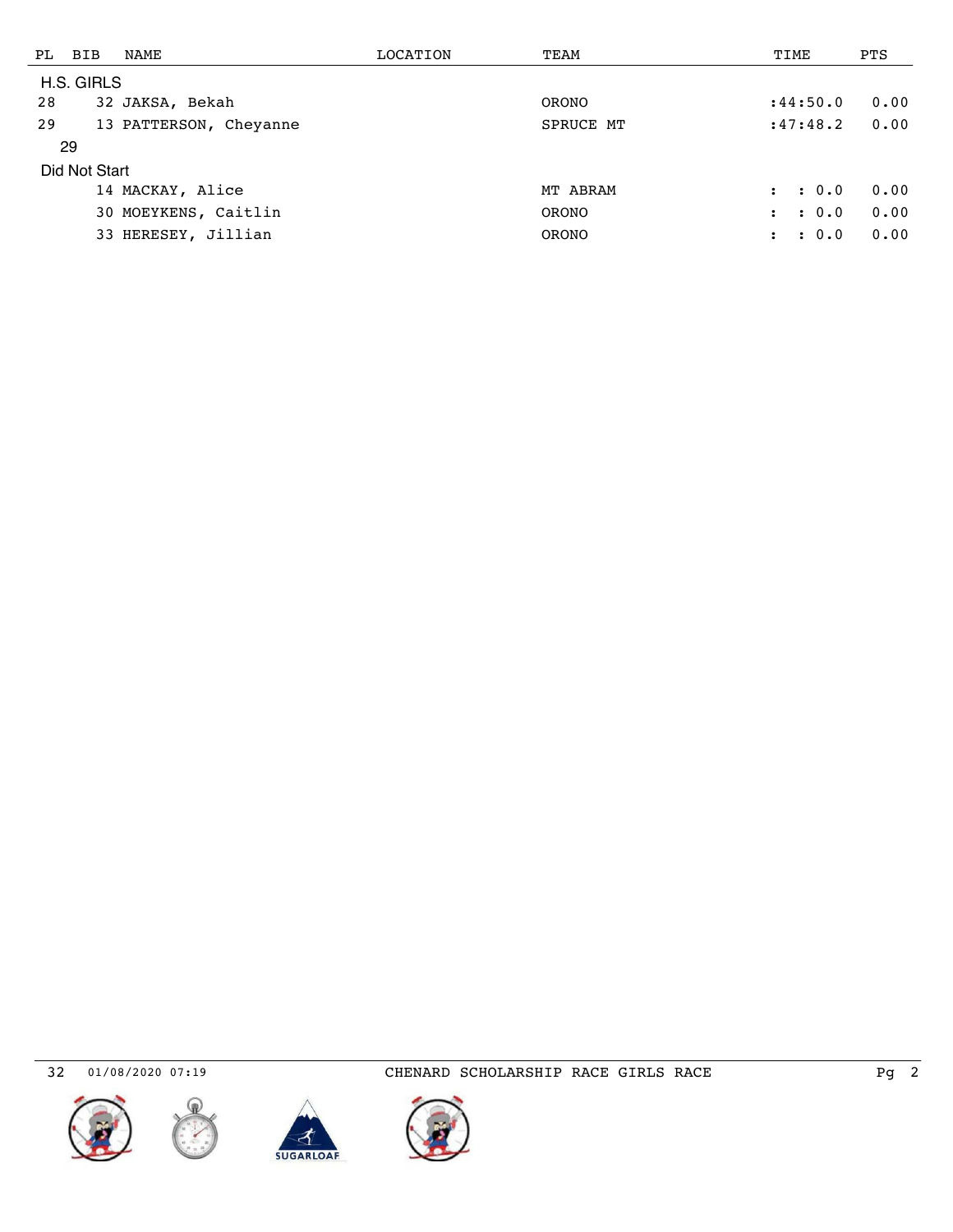Race 20200108

### **WOMEN TEAM RESULTS**

| Plc     | Team            | <b>DIV</b> |   | EVENT 1 | EVENT 2 | EVENT 3 | EVENT 4 | <b>TOTAL</b> |
|---------|-----------------|------------|---|---------|---------|---------|---------|--------------|
|         | 1 MARANACOOK    |            | 4 | 10.0    |         |         |         | 10.0         |
|         | 2 WINTHROP      |            | 4 | 39.0    |         |         |         | 39.0         |
| 3 ORONO |                 |            | 4 | 42.0    |         |         |         | 42.0         |
|         | 4 EDWARD LITTLE |            |   | 64.0    |         |         |         | 64.0         |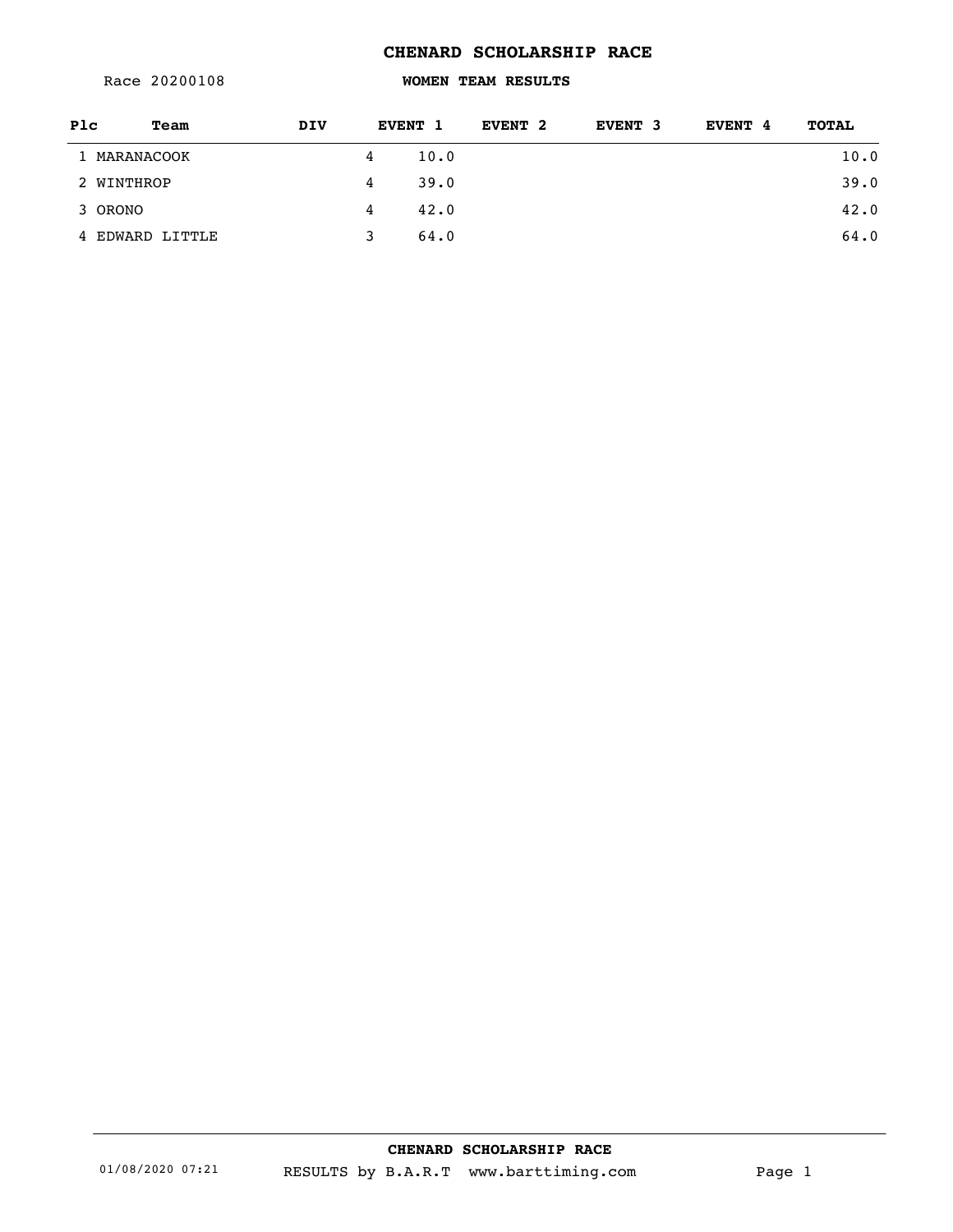



BOYS RACE

01/08/2020 Sugarloaf Outdoor Center

RACE#:20200108

| PL.          | <b>BIB</b> | NAME                    | <b>LOCATION</b> | TEAM          | TIME       | <b>PTS</b> |  |  |
|--------------|------------|-------------------------|-----------------|---------------|------------|------------|--|--|
| H.S. BOYS    |            |                         |                 |               |            |            |  |  |
| $\mathbf{1}$ |            | 61 MCPHEDRAN, Carter    |                 | MARANACOOK    | : 17:08.9  | 1.00       |  |  |
| 2            |            | 44 HEMINGWAY, Alex      |                 | MT ABRAM      | : 18: 35.6 | 2.00       |  |  |
| 3            |            | 56 CONDIT, Ben          |                 | EDWARD LITTLE | : 18: 52.4 | 3.00       |  |  |
| 4            |            | 57 STOCKWELL, Brady     |                 | MARANACOOK    | : 19:06.6  | 4.00       |  |  |
| 5            |            | 46 WALTERS, Cameron     |                 | MT ABRAM      | : 19: 36.7 | 5.00       |  |  |
| 6            |            | 51 BIGOS-LOWE, Harrison |                 | EDWARD LITTLE | : 19: 40.1 | 6.00       |  |  |
| 7            |            | 49 EGGE, Deven          |                 | EDWARD LITTLE | : 20:14.5  | 7.00       |  |  |
| 8            |            | 42 GEISINGER, Abraham   |                 | SPRUCE MT     | : 20: 29.7 | 8.00       |  |  |
| 9            |            | 66 OLMSTEAD, Max        |                 | MARANACOOK    | : 20: 34.6 | 9.00       |  |  |
| 10           |            | 45 MORRISON, Aiden      |                 | EDWARD LITTLE | : 20: 48.4 | 10.00      |  |  |
| 11           |            | 52 ROLLINS, Chandler    |                 | MT ABRAM      | : 21: 20.0 | 11.00      |  |  |
| 12           |            | 60 DUNN, Cooper         |                 | EDWARD LITTLE | : 21: 47.1 | 12.00      |  |  |
| 13           |            | 47 LINDSEY, Gene        |                 | SPRUCE MT     | : 21: 48.8 | 13.00      |  |  |
| 14           |            | 74 LANGLOIS, Cameron    |                 | EDWARD LITTLE | : 21: 57.4 | 14.00      |  |  |
| 15           |            | 78 PAWLINA, James       |                 | EDWARD LITTLE | : 22: 10.2 | 0.00       |  |  |
| 16           |            | 68 HALL, Simon          |                 | EDWARD LITTLE | : 22: 13.4 | 0.00       |  |  |
| 17           |            | 80 POLING, Thomas       |                 | MARANACOOK    | : 22: 25.3 | 15.00      |  |  |
| 18           |            | 43 MABEE, Nolan         |                 | <b>ORONO</b>  | : 22: 38.0 | 16.00      |  |  |
| 19           |            | 48 OWEN, Tommie         |                 | <b>ORONO</b>  | : 22: 54.2 | 17.00      |  |  |
| 20           |            | 55 WATTS, Ethan         |                 | MARANACOOK    | : 23:06.5  | 18.00      |  |  |
| 21           |            | 75 BERG, Zach           |                 | MARANACOOK    | : 23:07.3  | 19.00      |  |  |
| 22           |            | 62 WARNOCK, Jeff        |                 | MT ABRAM      | : 23: 10.5 | 20.00      |  |  |
| 23           |            | 58 THURLOW, Dalton      |                 | MT ABRAM      | : 23: 13.2 | 21.00      |  |  |
| 24           |            | 81 BURHOE, Casey        |                 | EDWARD LITTLE | : 23: 27.2 | 0.00       |  |  |
| 25           |            | 69 COLVIN, Will         |                 | MARANACOOK    | : 23: 37.7 | 0.00       |  |  |
| 26           |            | 83 CAMPTON, Tinkham     |                 | MARANACOOK    | : 23: 46.7 | 0.00       |  |  |
| 27           |            | 50 ADAMS, Ben           |                 | MARANACOOK    | : 24:15.9  | 0.00       |  |  |

27 01/08/2020 07:17 CHENARD SCHOLARSHIP RACE BOYS RACE PG 1







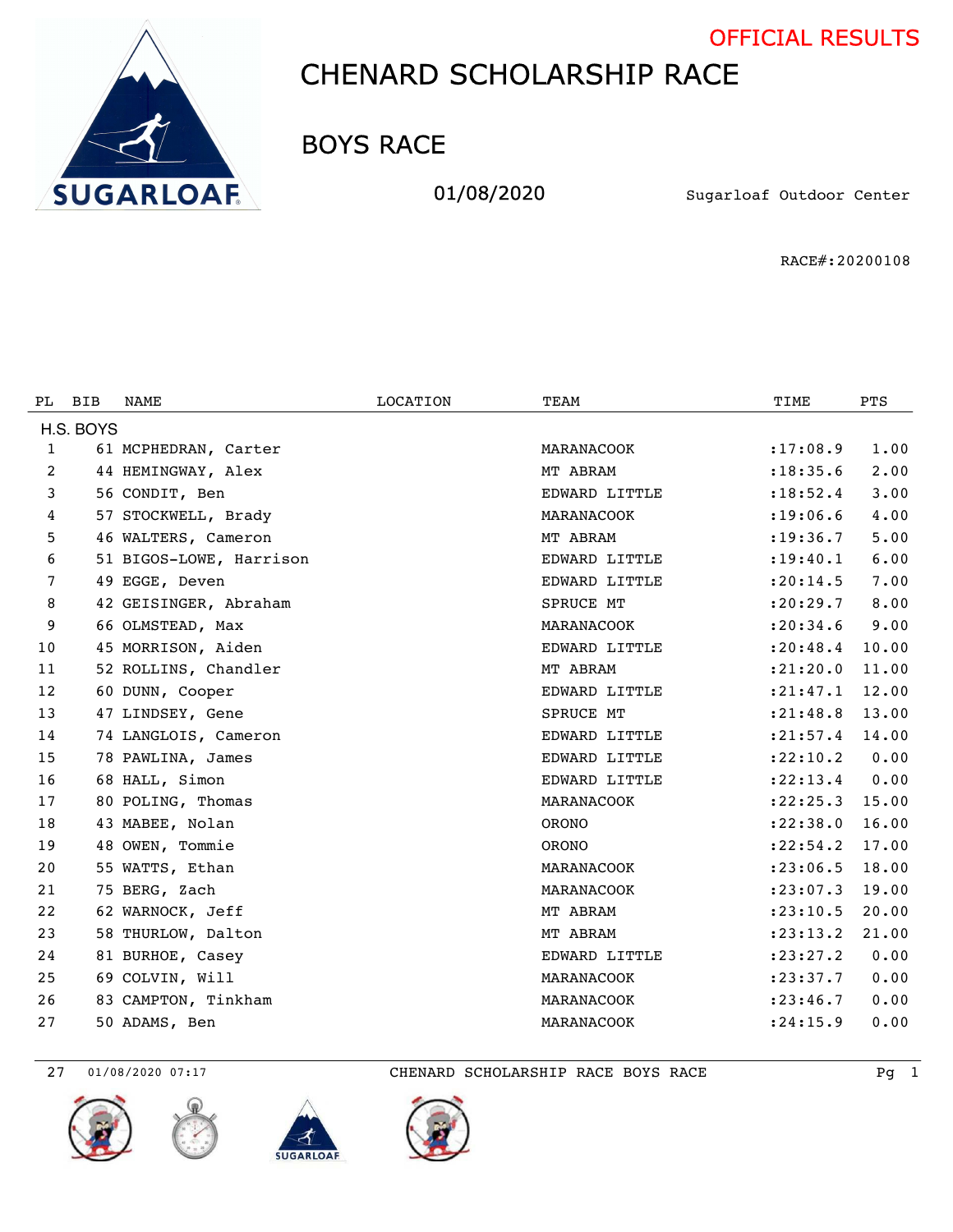| PL.       | BIB           | <b>NAME</b>           | LOCATION | TEAM             | TIME                          | <b>PTS</b> |  |
|-----------|---------------|-----------------------|----------|------------------|-------------------------------|------------|--|
| H.S. BOYS |               |                       |          |                  |                               |            |  |
| 28        |               | 70 MCCLELLEN, Kyle    |          | <b>ORONO</b>     | : 25:02.8                     | 22.00      |  |
| 29        |               | 41 NELSON, Eric       |          | MARANACOOK       | : 26:01.8                     | 0.00       |  |
| 30        |               | 72 HISCOCK, Christian |          | EDWARD LITTLE    | : 26: 13.7                    | 0.00       |  |
| 31        |               | 53 MABEE, Ashton      |          | <b>ORONO</b>     | : 26:35.9                     | 23.00      |  |
| 32        |               | 64 WHEELER, Thomaso   |          | <b>ORONO</b>     | : 27: 33.7                    | 24.00      |  |
| 33        |               | 76 ABEDI, Ryan        |          | <b>ORONO</b>     | : 27: 55.8                    | 25.00      |  |
| 34        |               | 84 BROBST, Josh       |          | EDWARD LITTLE    | : 29:56.2                     | 0.00       |  |
| 35        |               | 54 PERKINS, Sam       |          | <b>SPRUCE MT</b> | :31:13.3                      | 26.00      |  |
| 36        |               | 65 DAIGLE, Brian      |          | SPRUCE MT        | :31:18.4                      | 27.00      |  |
| 37        |               | 77 EASTER, Conner     |          | MARANACOOK       | :32:16.8                      | 0.00       |  |
| 38        |               | 71 PEPE, Nick         |          | SPRUCE MT        | :35:25.0                      | 28.00      |  |
| 39        |               | 63 TIBBETTS, Nate     |          | <b>SPRUCE MT</b> | :35:48.8                      | 29.00      |  |
| 40        |               | 79 SCHWAB, Owen       |          | SPRUCE MT        | :36:32.8                      | 0.00       |  |
| 41        |               | 73 PEPE, Matt         |          | SPRUCE MT        | :43:02.9                      | 0.00       |  |
|           | 41            |                       |          |                  |                               |            |  |
|           | Did Not Start |                       |          |                  |                               |            |  |
|           |               | 82 NEWTON, Brandon    |          | EDWARD LITTLE    | : 0.0<br>$\ddot{\phantom{a}}$ | 0.00       |  |
|           |               | 59 SAUCIER, Thorin    |          | <b>ORONO</b>     | : 0.0<br>$\ddot{\phantom{a}}$ | 0.00       |  |
|           |               | 67 ELLIS, Tucker      |          | <b>ORONO</b>     | : 0.0<br>$\ddot{\phantom{a}}$ | 0.00       |  |